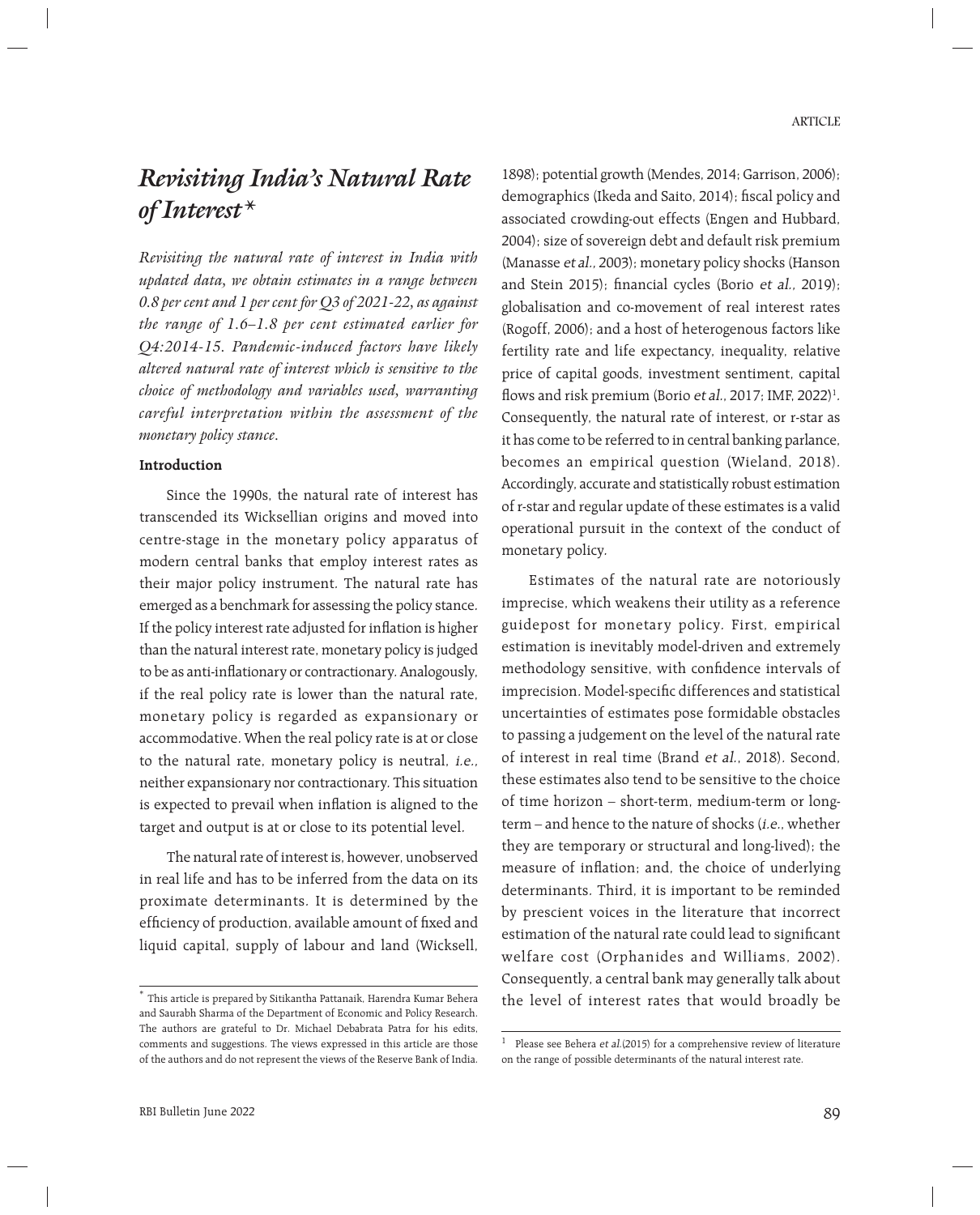neutral, instead of conveying any precise number (Chetwin and Wood, 2013).

In the post-pandemic world, identification of the level of this neutral interest rate has become even more challenging because several determinants of the natural rate have exhibited distinct shifts, with persisting uncertainty about whether and over what time frame they may normalise. The trajectory of potential growth, a key determinant of the natural rate, may rise due to large increase in public spending on infrastructure, digitisation, push to innovation from start-ups and new business opportunities, but it may also decline due to the scarring effects of the pandemic on education, labour market, globalisation, growing state influence in the economy and market concentration, and hence on productivity (Gromling, 2021; Tanaka et al., 2021). Pandemics typically depress investment demand, because of the overwhelming preference of households to save more/rebuild depleted wealth rather than consume, and as a result, the natural interest rate post-pandemic may decline by nearly 1.5 percentage points, reaching its lowest point after about 20 years, and then taking equal number of years to return to the pre-pandemic level (Jorda et al., 2020). While higher public spending and government debt could raise the r-star, a drop in desire to invest by the private sector and an increase in desire to save by the households may lower it, with the net impact likely to remain uncertain (Adolfsen et al., 2021). Two opposing forces – high public debt and expenditure on the one hand and the unusual swell in savings on the other – could influence the evolution of the natural rate post-COVID (Goy and End, 2020; Bismut and Ramajo, 2021). Extra caution, however, would be advisable while estimating the natural rate because the impact of the ongoing structural transformations ranging from climate change to the rise of shadow banking and fintech may be hard to approximate (IMF, 2022). Thus, for monetary policy assessment, what one can get is a broad range rather

than a bright line drawn on the road: "It's not something we can identify with any precision. So we estimate it within broad bands of uncertainty"  $(Powel, 2022)^2$ .

In India, net household financial savings surged to about 16 per cent of GDP in  $Q1:2020-21$  during the first wave of the pandemic, from 8.0 pr cent of GDP during the financial year 2019-20, before moderating in the subsequent three quarters. During the second wave of the pandemic, it surged again to 14.8 per cent of GDP in Q1:2021-22 (RBI, 2022). On the other hand, general government debt increased to 89.4 per cent in 2020-21 (from 75.7 per cent in 2019-20) and is likely to remain sticky at around 84 per cent of GDP over the next five years (RBI, 2022). The potential growth of India is also assessed to have declined to marginally below 6 per cent post-COVID (RBI, 2022; Patra et al., 2021), though the steady state growth path is likely to normalise/rise to a range of 6.5 - 8.5 per cent in the medium-term as the beneficial impact of reforms in the pipeline as well as new reforms gain traction<sup>3</sup>. In the labour market, the labour force participation rate plummeted after the pandemic struck, which is yet to normalise (RBI, 2022). According to the recent National Family Health Survey (NFHA), India's fertility rate has consistently declined over the last three decades to marginally below the replacement rate. Sharp changes in these underlying drivers of the natural rate call for a revisit of the estimates. This assumes relevance in the context of the

<sup>2</sup> As stated in the transcript of Chair Powell's Press Conference of May 4, 2022 in response to a question on what constitutes a neutral policy setting in terms of the fed funds rate.

<sup>&</sup>lt;sup>3</sup> Post-pandemic, several sectors in the economy have exhibited remarkable resilience – agriculture, exports, start-ups, renewables and balance sheets of the organised corporate sector and the financial sector. After the impact of record high commodity prices and global supply chain disruptions on growth dissipates, the economy is likely to recover to a steady state of 6.5 – 8.5 per cent (RBI, 2022). Accordingly, while the estimated time varying natural rate may moderate/hover within a wider range for the immediate post-COVID period, it may converge to a range consistent with the assessed medium-term steady state path, whose lower range is similar to the average GDP growth of 6.6 per cent recorded pre-COVID (CAGR for 2012-13 to 2019-20).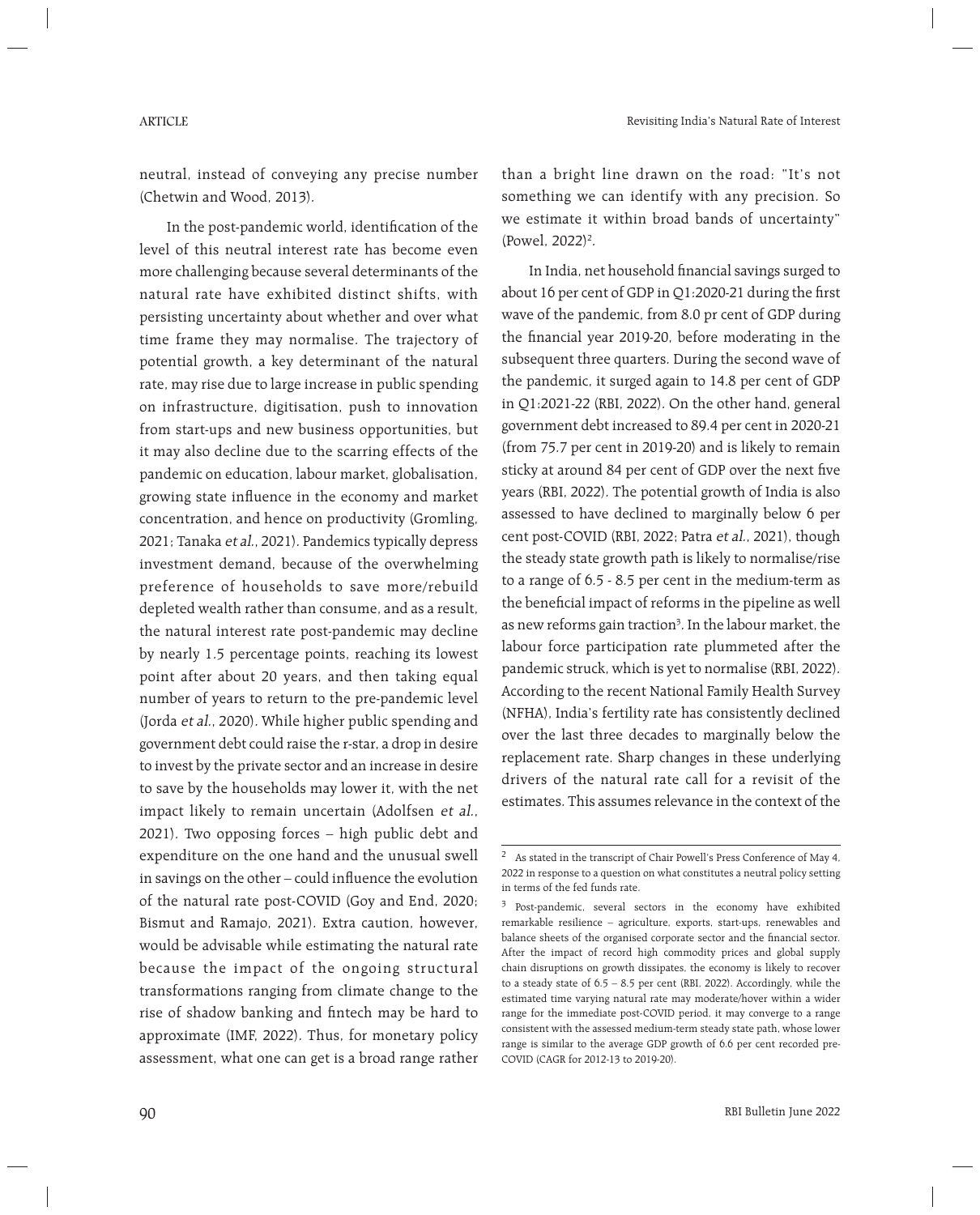recent observation that "It is time now (for the RBI) to withdraw crisis time accommodation in terms of moving towards the equilibrium or neutral real rates consistent with non-inflationary growth" (Goyal, 2022) $^4$ .

 Set against this background, the main motivation of this article is to update estimates of r-star for India provided in Behera et al. (2015), while also exploring new estimates that incorporate the effects of financial cycles. Section II presents the theoretical framework used for estimation of the natural rate. Empirical results are set out in Section III. Concluding observations are given in Section IV.

### **2. Theoretical Framework for Estimation**

 The methodology used in this article follows the seminal work of Laubach and Williams (2003) (LW, henceforth) and its extended version (Juselius et al., 2016)5 . In essence, the LW framework combines robust theoretical relationships embodied in Ramsey's growth model and the standard New Keynesian or neo-Wicksellian policy dynamics with the Kalman filter estimation technique, in order to model unobservable/ unknown macro-dynamics. In the New Keynesian framework, the natural rate of interest is time-varying and could be influenced by shocks impacting both aggregate supply and aggregate demand.

 Ramsey's growth model endogenises saving (consumption) behaviour in response to changes in the interest rate  $(r)$  relative to the household's time preference  $(\rho)$ , and inter-temporal elasticity of substitution ( $\sigma = \frac{1}{6}$ ), where c is the risk aversion parameter. In a simple representation of this relationship, output growth depends on the saving rate which, in turn, is a function of r,  $\rho$  and  $\sigma$ .

$$
g = \frac{1}{c}(r - \rho) \tag{1}
$$

 If the time preference to consume today relative to tomorrow is high, r must exceed  $\rho$  to encourage saving today. The extent by which saving may increase will depend on the intertemporal elasticity of substitution. By rearranging (1):

$$
r = \rho + cg \tag{2}
$$

 The more general reformulation, as considered by LW, is presented below:

$$
r_t^* = cg_t + z_t \tag{3}
$$

This suggests that the natural rate  $(r_t^*)$  moves up and down along with the potential (or trend) growth  $(g_t)$ , while  $z_t$  captures all other determinants of  $r_t^*$ , including  $\rho$ .

A modified version of equation (3), which considers a slow adjustment process in the movement of the natural rate, can be written as:

$$
r_t^* = \beta_1 r_{t-1}^* + (1 - \beta_1) (\frac{1}{\sigma} g_t + z_t) \qquad ...(4)
$$

 The laws of motion driving unobservable potential output and its growth rate  $(f_t)$  are specified as:

$$
y_t^* = y_{t-1}^* + g_{t-1} + \varepsilon_t^{y*}
$$
 ...(5)

$$
g_t = g_{t-1} + \varepsilon_t^g \tag{6}
$$

where  $\varepsilon_t^{y*}$  and  $\varepsilon_t^g$  are serially uncorrelated errors. Drawing on the literature, potential output is assumed to follow a random walk with a drift, and trend growth is assumed to follow a random walk process.

It is assumed that  $z_t$  follows a random walk process (following the LW), i.e.,

$$
z_t = z_{t-1} + \varepsilon_t^z \tag{7}
$$

where  $\varepsilon_t^z$  is a white noise process.

 We model aggregate demand (IS curve) and expectations augmented Phillips curve as follows:

$$
\tilde{y}_t = (y_t - y_t^*) = \phi_1 \tilde{y}_{t-1} - \phi_2 \tilde{y}_{t-2} -
$$
  

$$
\gamma (r_{t-1} - r_{t-1}^*) + \varepsilon_t^{\tilde{y}} \qquad \dots (8)
$$

<sup>4</sup> Minutes of the Monetary Policy Committee Meeting, RBI, April 6 to 8, 2022 released on April 22, 2022.

<sup>5</sup> According to Juselius et al. (2016), a real interest cannot be considered an equilibrium interest rate if it generates costly boom-bust cycles and therefore, any natural rate estimate that ignores the state of the financial cycle may have limitations in guiding monetary policy.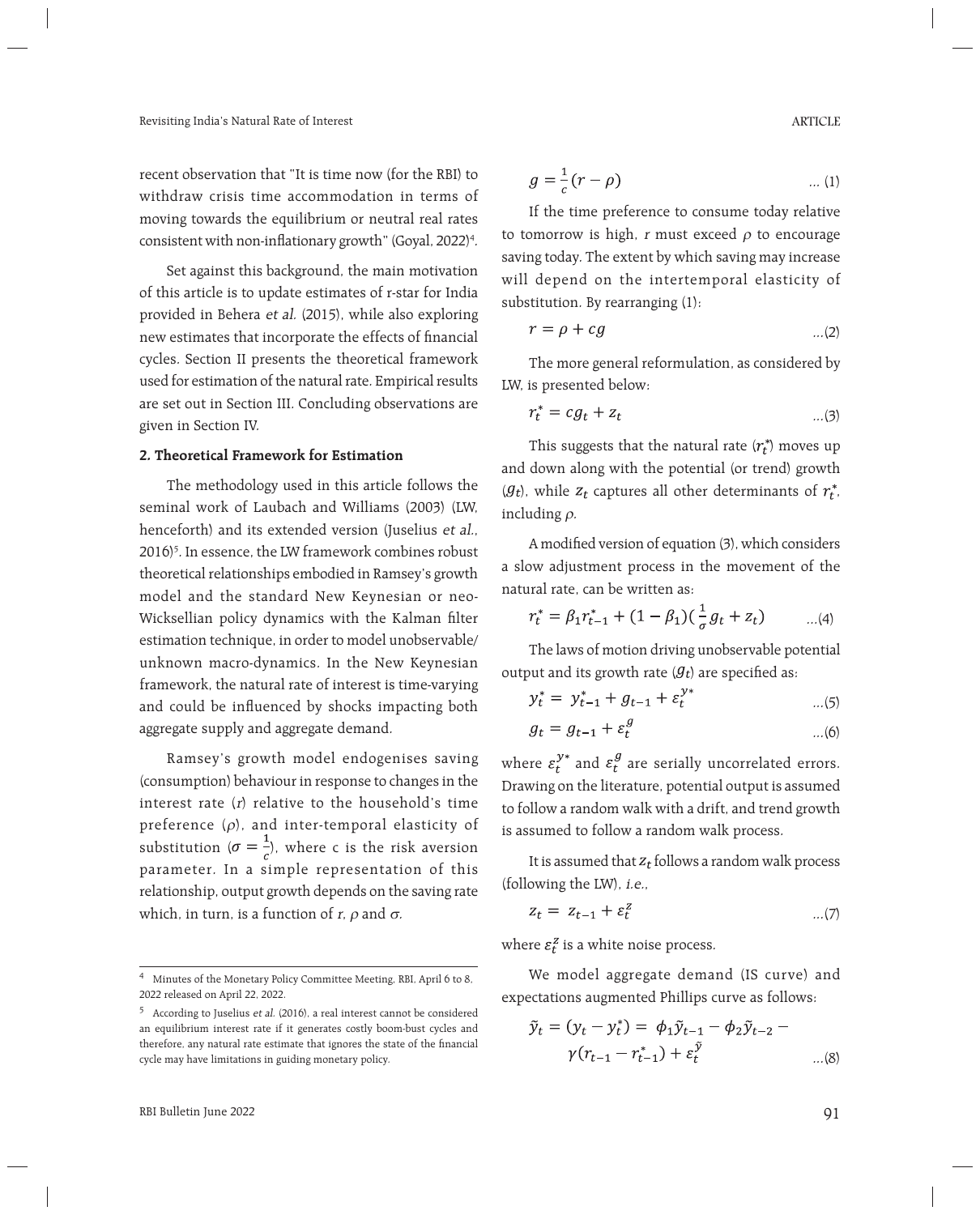$$
(\pi_t - \pi_t^*) = b_1 \tilde{y}_{t-1} + b_2 \tilde{y}_{t-2} + \varepsilon_t^{\pi} \qquad \dots (9)
$$

with inflation expectations as:  $\pi^*_t = \pi^*_{t-1} + \varepsilon_t^\mu$   $\ldots$  (9') where  $\widetilde{\mathcal{Y}}_t$  is the output gap,  $r_t$  is the real interest rate,  $\pi_t^*$  is the inflation expectations derived from its underlying trend which follows a random walk process and  $r_t^*$  is the natural or equilibrium real interest rate. Aggregate demand (output gap) responds to changes in the real interest rate (engineered through changes in the nominal interest rate in the short-run) which, in turn, influences q-o-q annualised inflation  $(\pi_t)$ . It follows a feedback rule, based on time-varying  $(\pi_t^*)$  and  $(y_t - y_t^*)$ , for given  $r_t^*$ .

 An important channel through which monetary policy could alter the trend real interest rate is the financial cycles (Borio et al. 2019). Incorporating financial cycles into a modified LW framework ensures that the equilibrium real interest rate is consistent not only with the requirement of actual output at close to potential and actual inflation close to its long-term trend but also with a state of financial equilibrium. Financial booms and busts can have permanent effects on output, and therefore, a measure of the natural rate that can also help limit financial disequilibrium in the system could also effectively help reduce output effects of financial booms and busts. The LW framework is augmented by incorporating the leverage gap as a proxy for the financial cycle, i.e., a measure of the leverage gap is introduced in the IS curve as a determinant of the output gap and a separate equation is added for the leverage gap (Juselius et al. 2016 and Borio et al. 2019).

Modified IS curve:

$$
\tilde{y}_t = \phi_1 \tilde{y}_{t-1} - \phi_2 \tilde{y}_{t-2} -
$$
  

$$
\gamma_1 (r_{t-1} - r_{t-1}^*) - \phi_3 levg_{t-1} + \varepsilon_t^{\tilde{y}} \dots (10)
$$

Evolution of the leverage gap:

$$
levg_t = \beta_2 levg_{t-1} + \gamma_2(r_{t-1} - r_{t-1}^*) + \varepsilon_t^{lev}
$$
...(11)

The leverage gap is estimated by first establishing a cointegrating relationship between credit to GDP

ratio (cred) and real asset prices (rap), and then taking deviations from its steady state equilibrium relationship:

$$
levg_t = cred_t - rap_t - \overline{lev} \qquad \qquad \dots (12)
$$

 When the leverage gap is negative, that would indicate that asset prices are bullish, and through positive collateral valuation effects, the credit to GDP ratio could increase, leading to higher output. This inverse relationship between the leverage gap and the output gap in the modified IS curve is presented in eq. (10). The real interest rate gap (i.e., actual real interest rate minus the natural rate) matters for the leverage gap, as presented in eq. (11). If the actual real rate is above the natural rate, asset prices should decline to increase the leverage gap.6 The real interest rate is the difference between nominal policy rate  $(i_t)$  and inflation expectations  $(\pi_t^*)$ , where  $i_t$  is based on a Taylor-type rule:  $i_t = \beta_9 i_{t-1} + (1 - \beta_9)$ 

$$
(r_t^* + \pi_t^* + \beta_{10}(\pi_t^{yoy} - \pi_t^*) + \beta_{11}\tilde{y}_t) + \varepsilon_t^i \dots (13)
$$
  
Here,  $\pi_t^{yoy}$  refers to y-o-y inflation.

 Quarterly data for various macroeconomic variables for the period 1999:Q4 to 2021:Q4 are used. GDP data are obtained from the website of the National Statistical Office with appropriate splicing (Bhoi and Behera, 2017). GDP data are adjusted for COVID-19 shocks (Patra et al., 2021). Data on consumer prices (CPI-combined), short-term nominal interest rates (91-day Treasury bill yields), bank credit and BSE Sensex (as a proxy for India's equity prices) are taken from the Database on Indian Economy (https://dbie.rbi.org.in ). The underlying real interest rate (r) used in the model is worked out by taking the difference between 3-month Treasury bill

 $6$  Since we did not find two cointegrating vectors between credit-GDP ratio, real asset prices and weighted average lending rate as found by Juselius and Drehmann (2015), we use only the first two variables to estimate the leverage gap, and accordingly estimate the model without a debt service gap as specified in eq. (10). By imposing two cointegrating vectors among the variables as in Juselius and Drehmann (2015), we did not find the path of the leverage gap altering much from what is used in our model.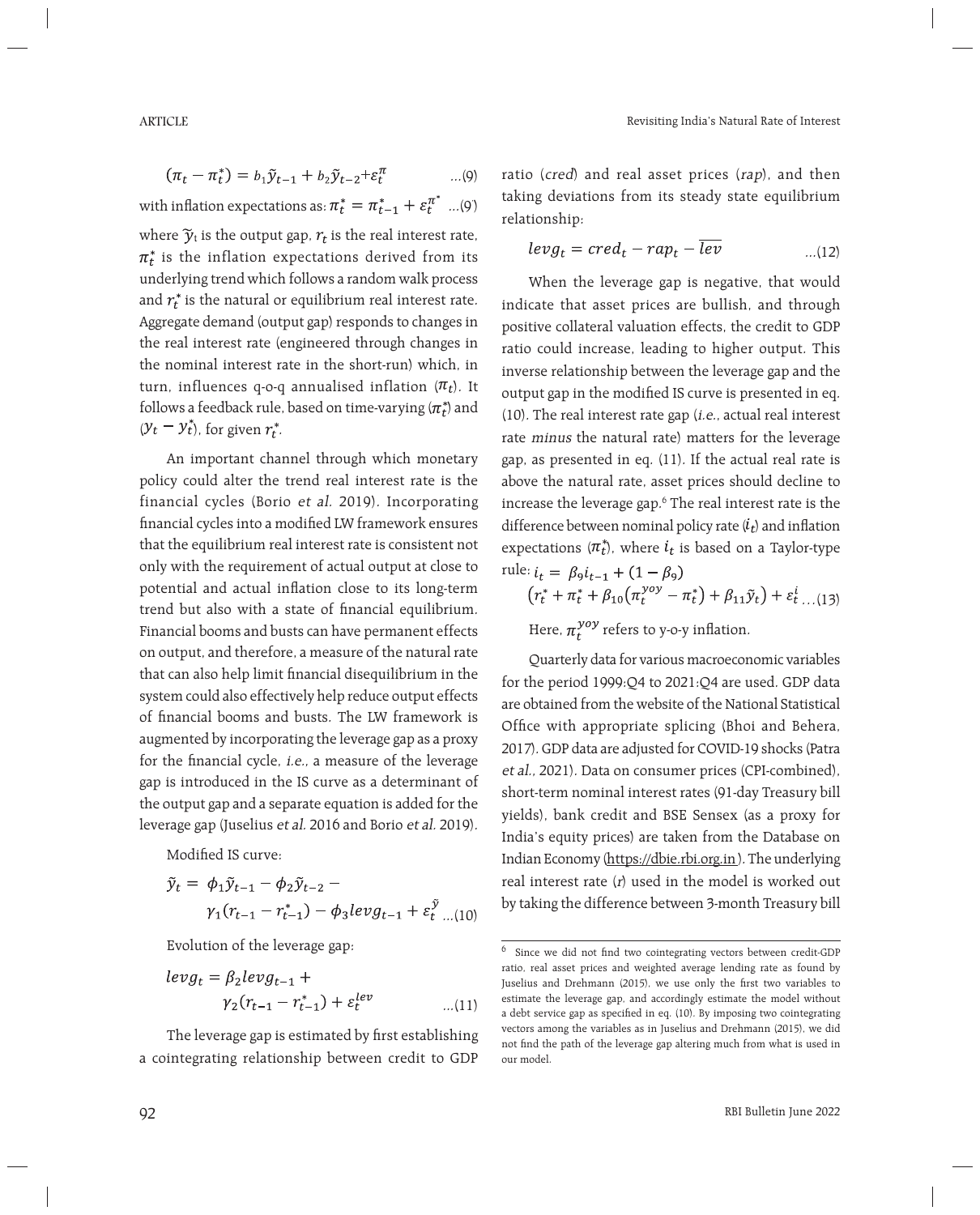yields<sup>7</sup> and the underlying trend inflation. The trend inflation, estimated endogenously within the model, is used as a proxy for inflation expectations. Real GDP, CPI, bank credit and equity prices are adjusted for seasonality using US Census X-13 ARIMA-SEATS<sup>8</sup>. The real equity price (rap) series is constructed by deflating seasonally adjusted equity prices with seasonally adjusted CPI inflation. The credit to GDP ratio variable is generated by dividing bank credit with nominal GDP.

 In order to estimate the model with latent factors, the standard practice is to use maximum likelihood estimation (MLE) methods (Laubach and Williams 2003; Clark and Kozicki 2005; Behera et al. 2017; Holston et al. 2017). Here, the main challenge is fixing relevant priors on parameters, giving rise to the 'pile-up problem'9 , as the contributions from variations in some of the variables used in estimation to overall variability in the data are relatively small (Me´sonnier and Renne 2007; Laubach and Williams 2003; Stock and Watson 1998; Stock 1994). Consequently, maximum likelihood estimates tend to be biased, which can be mitigated by using the median unbiased estimator procedure, but it is based on a very precise implicit prior belief about the volatilities of latent factors and, therefore, highly restrictive (Lewis and Vazquez-Grande, 2018). To overcome these problems, we have used Bayesian methods with relatively loose priors on different parameters<sup>10</sup>. This not only provides a solution to the pile-up problem, but it also generates estimates which are more reliable (Primiceri 2005; Lewis and Vazquez-Grande 2018; Kim and Kim 2018).

 Johansen maximum likelihood estimation results suggest the evidence of one cointegrating relationship,



as the null hypothesis of 'no cointegration' is rejected at 5 per cent level of significance. The estimated leverage gap for India seems to capture credit booms and episodes of asset price bubbles and busts reasonably well (Chart 1). For the more recent period i.e., 2018-21, the leverage gap would suggest that asset (equity) prices are relatively bullish compared with the credit-GDP ratio in the economy, resulting in a negative leverage gap. If a "lean against the wind" policy is pursued, then asset prices could get better aligned with the credit to GDP ratio $11$ .

 Employing a Bayesian approach as stated earlier, we have estimated the baseline LW version (eqs. 4 to 9') and the modified LW version adjusted for financial cycle (replacing equation 8 with eq. 10 and adding eqs. 11 and 13). Given that the parameter set is large, we avoid specifying priors that are fully non-informative  $\frac{7}{7}$  A short-term risk-free money market rate like the 3-month Treasury and consider a beta distribution for prior parameters

Bill rate is commonly used to estimate the natural rate as it is market determined, and hence can capture the time varying impact of key determinants of an equilibrium interest rate

<sup>8</sup> Please see https://www.census.gov/srd/www/x13as/

<sup>&</sup>lt;sup>9</sup> The pile-up problem is said to occur when the maximum likelihood estimate of the variance of a state equation error is zero, even though its true value is small but not zero. This makes statistical inference more difficult as the usual asymptotic properties of the estimator do not hold.

<sup>10</sup> Pescatori and Turunen (2016) have also shown that a Bayesian approach generates more plausible results than MLE for the unobserved variables in the LW model.

 $11$  For India, the specific reasons as to why monetary policy should not pursue a "lean against the wind" approach was highlighted in Singh and Pattanaik (2012).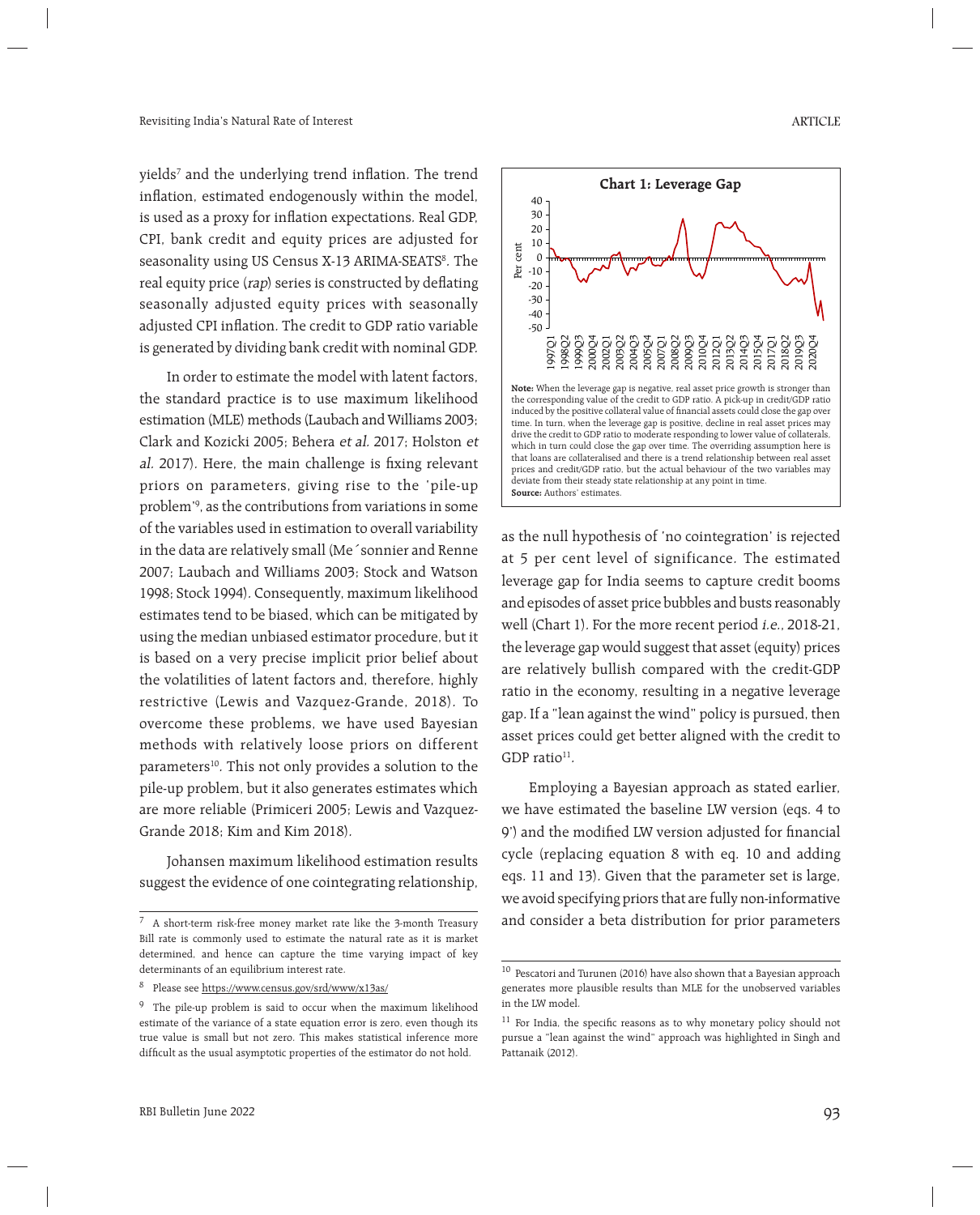for the coefficient value of all variables and a gamma distribution for shock variances. The assumptions on specifying the means and standard deviations of the priors are mostly motivated by existing estimates for India in the literature as well as estimates from HP filtered series of different variables wherever parameter estimates are not available in the literature. We calibrate the rate of time preferences  $(\rho)$  with a value equal to 0.99 in line with the literature. As we have estimated the model with non-stationary variables, we use diffuse Kalman filter along with Metropolis-Hastings algorithm to estimate the model. Each set of results is based on 180,000 posterior draws while considering an initial 50 per cent draws as burnin. For computing each marginal likelihood value, we use 90,000 important sampling draws.

# **3. Empirical Results**

 The posterior estimates of the parameters in the model are found to be different from the priors, making them suitable for use to estimate the natural rate (Table 2). The posterior estimates indicate that the output gap is significantly influenced by the leverage gap (a la Rath et al., 2017 and Juselius et al., 2016). Some caveats, however, need to be recognised. First, the inclusion of the leverage gap in the IS curve equation increases persistence of the output gap, implying a weaker influence of monetary policy (or real interest rate gap) on demand conditions (or output gap). Second, the leverage gap also exhibits a high degree of persistence, indicative of long-run effects on the output gap. Third, we did not find a major role of monetary policy in influencing financial cycles in India as the coefficient of the real interest rate gap  $(V_2)$  in the leverage gap equation is small.

 Impulse responses from the estimated model suggest that a positive shock to the interest rate leads to an equivalent increase in the real interest rate gap, which lowers the output gap and inflation and also narrows the leverage gap. The magnitude of the impact on the leverage gap is relatively small though, and it also involves greater lags (Chart 2). This suggests that the use of macro-prudential measures instead of monetary policy may be the preferred policy option to stabilise the leverage gap.

| Table 2: Parameter Estimates with and without Leverage Gap |                |                                    |                      |            |           |           |                   |            |           |           |
|------------------------------------------------------------|----------------|------------------------------------|----------------------|------------|-----------|-----------|-------------------|------------|-----------|-----------|
| Equation                                                   | Parameter      | Variables                          | Without Leverage Gap |            |           |           | With Leverage Gap |            |           |           |
|                                                            |                |                                    | Prior                | Prior s.d. | Posterior | Posterior | Prior             | Prior s.d. | Posterior | Posterior |
|                                                            |                |                                    | mean                 |            | mean      | s.d.      | mean              |            | mean      | s.d.      |
| <b>IS Curve</b>                                            | $\phi_1$       | $(y_{t-1} - y_{t-1}^*)$            | 0.60                 | 0.15       | 0.816     | 0.079     | 0.60              | 0.15       | 0.911     | 0.049     |
|                                                            | $\phi_2$       | $(y_{t-2} - y_{t-2}^*)$            | 0.30                 | 0.15       | 0.094     | 0.053     | 0.30              | 0.15       | 0.049     | 0.031     |
|                                                            | $\gamma_1$     | $(r_{t-1} - r_{t-1}^*)$            | 0.30                 | 0.15       | 0.175     | 0.084     | 0.30              | 0.15       | 0.190     | 0.087     |
|                                                            | $\phi_3$       | $levg_{t-1}$                       |                      |            |           |           | 0.20              | 0.07       | 0.200     | 0.071     |
| <b>Phillips Curve</b>                                      | $b_1$          | $(y_t - y_t^*)$                    | 0.13                 | 0.05       | 0.130     | 0.049     | 0.13              | 0.05       | 0.169     | 0.057     |
|                                                            | b <sub>2</sub> | $(y_{t-1} - y_{t-1}^*)$            | 0.11                 | 0.05       | 0.096     | 0.043     | 0.11              | 0.05       | 0.150     | 0.059     |
| <b>Taylor Rule</b>                                         | $\beta_{9}$    | $i_{t-1}$                          | 0.80                 | 0.19       | 0.933     | 0.019     | 0.80              | 0.10       | 0.940     | 0.019     |
|                                                            | $\beta_{10}$   | $\left(\pi_t^{yoy}-\pi_t^*\right)$ | 1.50                 | 0.10       | 1.487     | 00.099    | 1.50              | 0.10       | 1.467     | 0.100     |
|                                                            | $\beta_{11}$   | $\tilde{y}_t$                      | 0.30                 | 0.07       | 0.316     | 0.072     | 0.30              | 0.07       | 0.310     | 0.070     |
| Natural Rate                                               | $\beta_1$      | $r_{t-1}^*$                        | 0.95                 | 0.025      | 0.946     | 0.027     | 0.95              | 0.025      | 0.935     | 0.024     |
| Leverage Gap                                               | $\beta_2$      | $levg_{t-1}$                       |                      |            |           |           | 0.50              | 0.20       | 0.833     | 0.054     |
|                                                            | $\gamma_2$     | $(r_t - r_t^*)$                    |                      |            |           |           | 0.30              | 0.20       | 0.023     | 0.006     |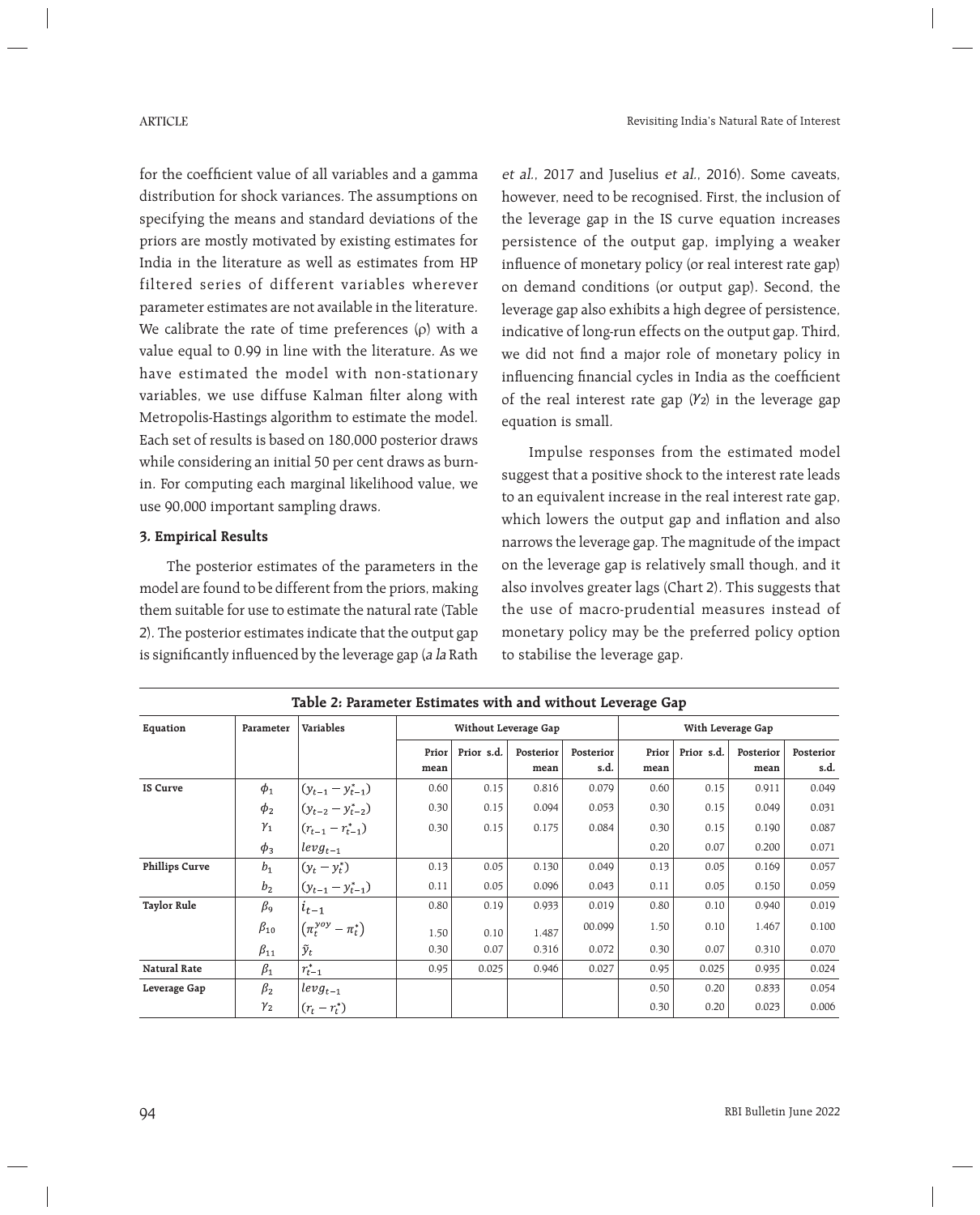

 The results indicate that since 2014, growth in potential output has decelerated, and the output gap measures<sup>12</sup> show the presence of slack in the economy, which is in line with the findings of Patra et al. (2021) (Chart 3). Correspondingly, the natural rate is estimated to have declined to 1 per cent, with a higher confidence band (lower band at 0.15 per cent and the upper band at 1.9 per cent) to reflect the impact of post-COVID volatility in key determinants of the natural rate (Chart 4).

 While LW based estimates using different measures of inflation (i.e., headline and core CPI) produce more or less similar time varying behaviour of the natural rate of interest, the estimates incorporating leverage dynamics produce different set of estimates (Chart 5). For Q3:2021-22, LW estimates are in the range of 0.8 per cent (when core CPI inflation is used as the deflator)



<sup>&</sup>lt;sup>12</sup> It is important to note here that standalone estimates of potential output and output gap using any standard time series technique (such as a Hodrick-Prescott Filter) could yield very different results compared with LW model consistent measures, and therefore, it is not advisable to use natural rate estimated from a LW framework in a Taylor type rule that otherwise uses independently estimated measures of output gap.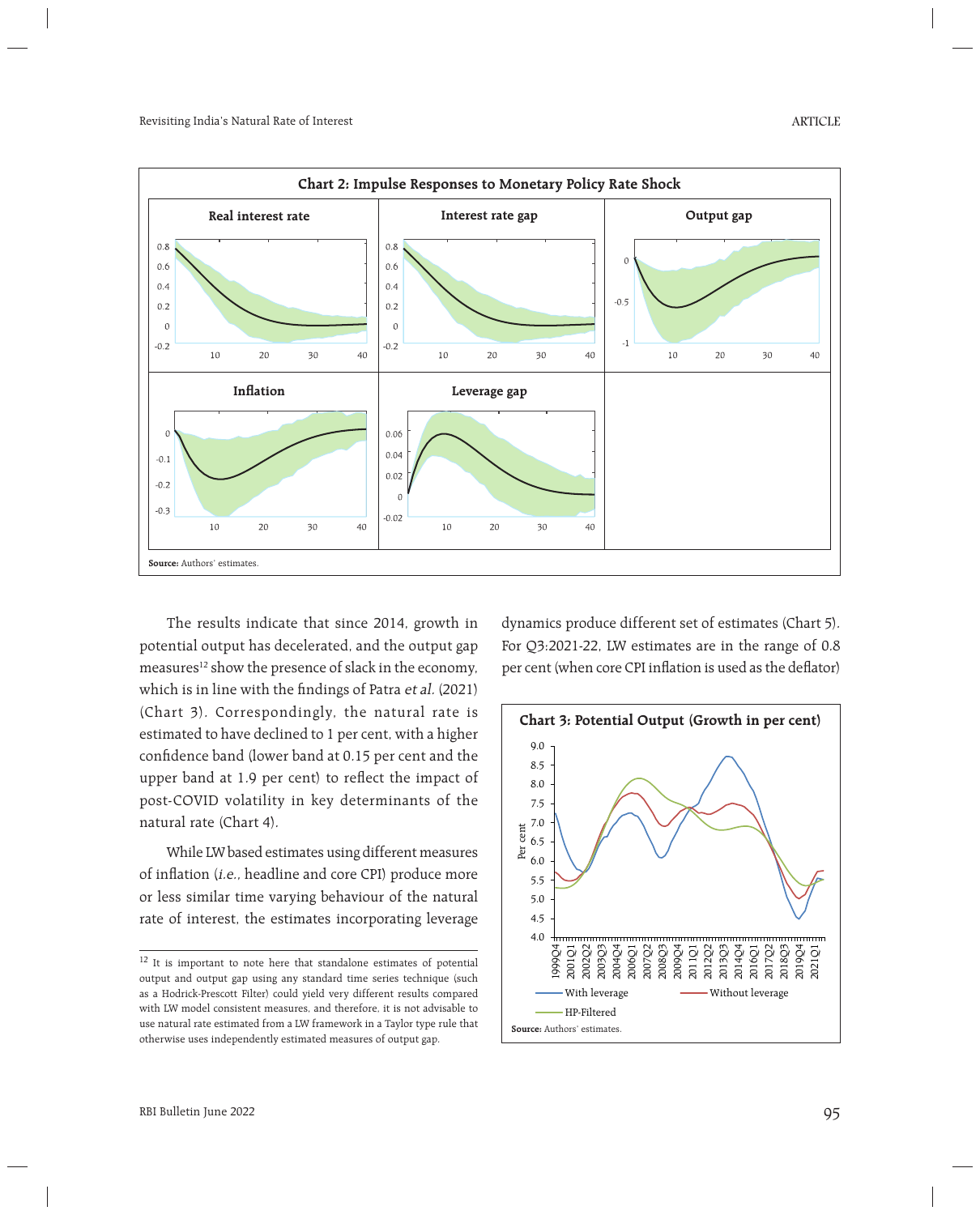



to 1.0 per cent (when headline CPI inflation is used as the deflator), with a wide confidence band of around  $+$ /- 90 bps. Corresponding modified LW estimates are in the range of 2.0 per cent to 2.1 per cent with a confidence band of around  $+/$ -60 bps.

 Available estimates of the natural rate of interest for India in the literature during the last decade offer useful insights. The trend level of the real policy rate in India derived from application of statistical filters declined by more than 200 basis points after the global financial crisis (Perrelli and Roache, 2014). Large downward shifts in estimated natural rates after the global financial crisis have been reported in the literature for both advanced and emerging economies. Natural rates in the Asian economies also declined after the global crisis, reflecting lower trend GDP growth at home and a lower global neutral rate. Three different methodologies – theoretical calibration; semi-structural modelling; and extended Taylor rule – suggested a decline in India's natural rate after the global crisis to 2.6 per cent, 4.2 per cent and 1.1 per cent, respectively (IMF, 2015). Another study for the BRICS countries highlighted that in India the real interest rate has been systemically kept below the equilibrium value and must be raised (Klose 2018). A counter view is evident from the findings of Goyal et al., (2016), which highlighted that periods when the policy interest rate in India exceeded the natural rate were far more frequent, and as a result, monetary policy was largely contractionary. Thus, in the pre-pandemic period, different estimates were used to draw divergent inferences on the stance of monetary policy. Post-COVID, notwithstanding the higher uncertainty band around the estimated natural rate of India, it may be appropriate to infer that the natural rate might have moderated somewhat, as suggested by the decline in comparable estimates from a range of 1.6 -1.8 per cent<sup>13</sup> in Q4:2014-15 to 0.8 -1.0 per cent in Q3:2021-22.

## **5. Conclusions**

 This article highlights why point estimates of the natural rate of interest may vary significantly over time, and more importantly, why the estimated values of the natural rate of interest may lie within a wide range at

<sup>&</sup>lt;sup>13</sup> The revised estimate for Q4:2014-15 as per the updated model works out to 2.2 per cent.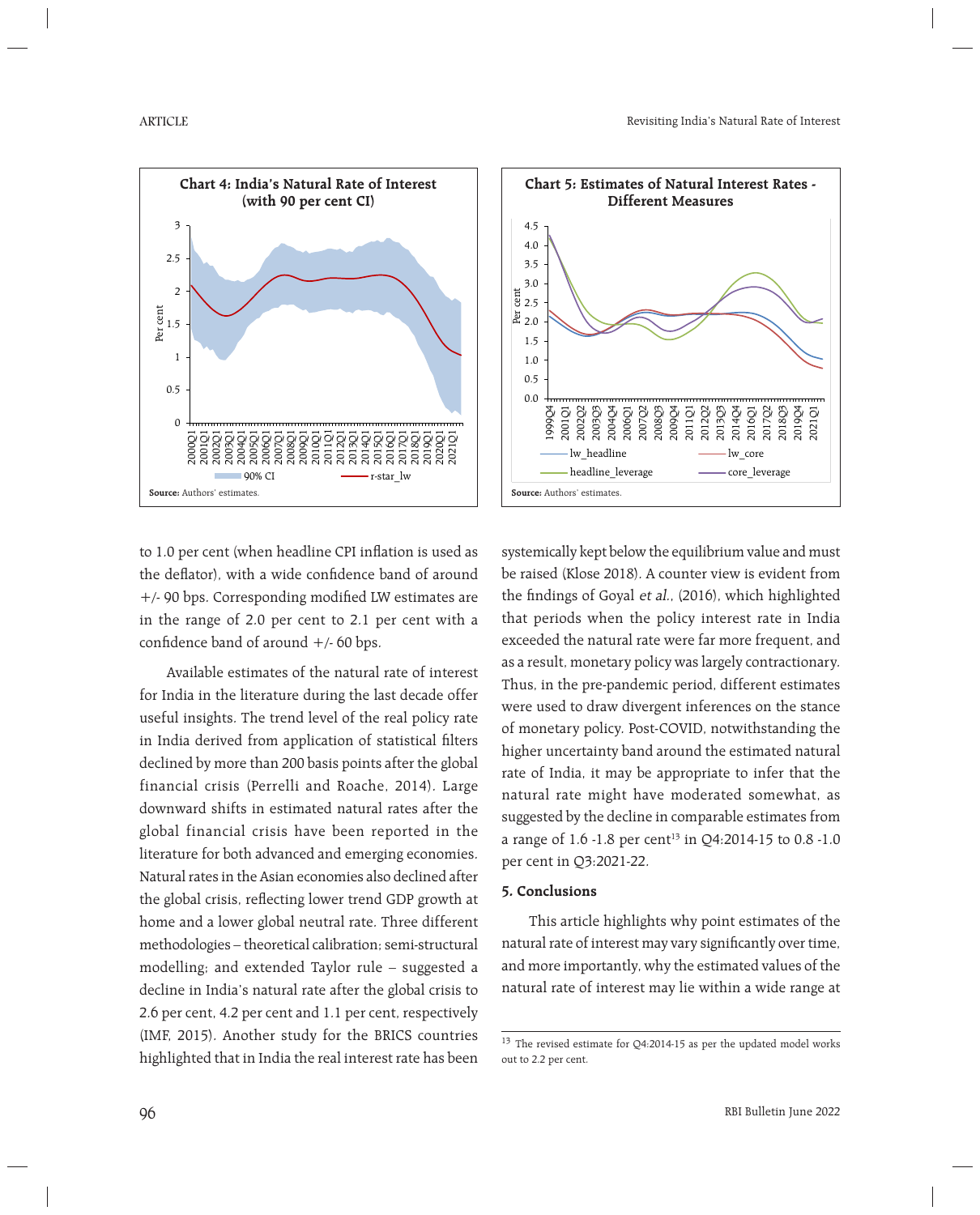any point in time, depending upon the choice of methodology, model assumptions and the nature of the data. For India, our estimates of the natural rate for the post-pandemic period suggest a range of 0.8 per cent to 1.0 per cent for Q3 of 2021-22, which is lower by about 80 basis points than the earlier comparable estimate of 1.6 -1.8 per cent for Q4:2014-15. This decline is consistent with the assessed moderation in growth of potential output during the corresponding period. Reflecting greater uncertainty surrounding the estimation of the natural rate post-Pandemic arising from more volatile paths of some of the key underlying drivers of the natural rate, the confidence band around the estimates has increased to  $+/$ - 90 basis points, as against +/- 50 bps for 2014-15.

 An alternative model that takes into account both financial cycles and business cycles to generate the equilibrium real interest rate recognises the dynamic interactions between them, in the context of the debate on whether monetary policy must "lean against the wind" to avoid asset price bubbles. The alternative estimates of natural rate as per this approach turn out to be higher in the range of 2.0 -2.1 per cent for Q3:2021- 22, reflecting the post-pandemic negative leverage gap, i.e., the real asset prices being more bullish than prevailing credit market conditions, that may require higher interest rates than warranted to effectively lean against the wind to restore equilibrium. Impulse response analysis, however, shows that the magnitude of the impact of higher real interest rates on the leverage gap is relatively small and it also works with greater lags. Thus, even as financial cycles tend to influence the output gap, the sensitivity of leverage gap to changes in real interest rate is estimated to be modest, which could be interpreted as a case against using monetary policy to "lean against the wind".

## **References**

Adolfsen, J.F., Rasmussen, T.T.I., and Pedersen, J. (2020). "How does COVID-19 affect r\*?", Economic Memo, No. 14, December, Danmarks Nationalbank.

Behera, H. K., Pattanaik, S., and Kavediya, R. (2017), "Natural Interest Rate: Assessing the Stance of India's Monetary Policy under Uncertainty", Journal of Policy Modeling, 39(3), 482-498.

Behera, H. K., Pattanaik, S., and Kavediya, R. (2015). "Natural Interest Rate: Assessing the Stance of India's Monetary Policy under Uncertainty", RBI Working Paper WPS(DEPR)/05/2015

Bhoi, B. K., and Behera, H. K. (2017). "India's Potential Output Revisited", Journal of Quantitative Economics, 15(1), 101-120.

Bismut, C., and Ramajo, I. (2021). " Nominal and Real Interest Rates in OECD Countries, Changes in Sight After Covid-19?". International Economics and Economic Policy, 18(3), 493-516.

Borio, C., Disyatat, P. and Rungcharoenkitkul, P. (2019). "What Anchors for the Natural Rate of Interest?", BIS Working Papers No 777, March.

Borio, C., Disyatat, P. Juselius, M. and Rungcharoenkitkul, P. (2017) "Why So Low for So Long? A Long-term View of Real Interest Rates", BIS Working Papers No 685, December.

Brand, C., Bielecki, M., and Penalver, A. (2018). "The Natural Rate of Interest: Estimates, Drivers, and Challenges to Monetary Policy", ECB Occasional Paper, No. 217.

Clark, T. E. and Kozicki, S. (2005), "Estimating Equilibrium Real Interest Rates in Real Time", The North American Journal of Economics and Finance, 16(3), 395-413.

Chetwin W. and Wood, A. (2013). "Neutral Interest Rates in the Post-crisis Period", URL: http://www.rbnz.govt. nz/research\_and\_publications/analytical\_notes/2013/ an2013\_07.pdf.

Engen, E. M., and Hubbard, R. G. (2004). "Federal Government Debt and Interest Rates", NBER Macroeconomics Annual, Cambridge, Massachusetts: National Bureau of Economic Research, 83-138.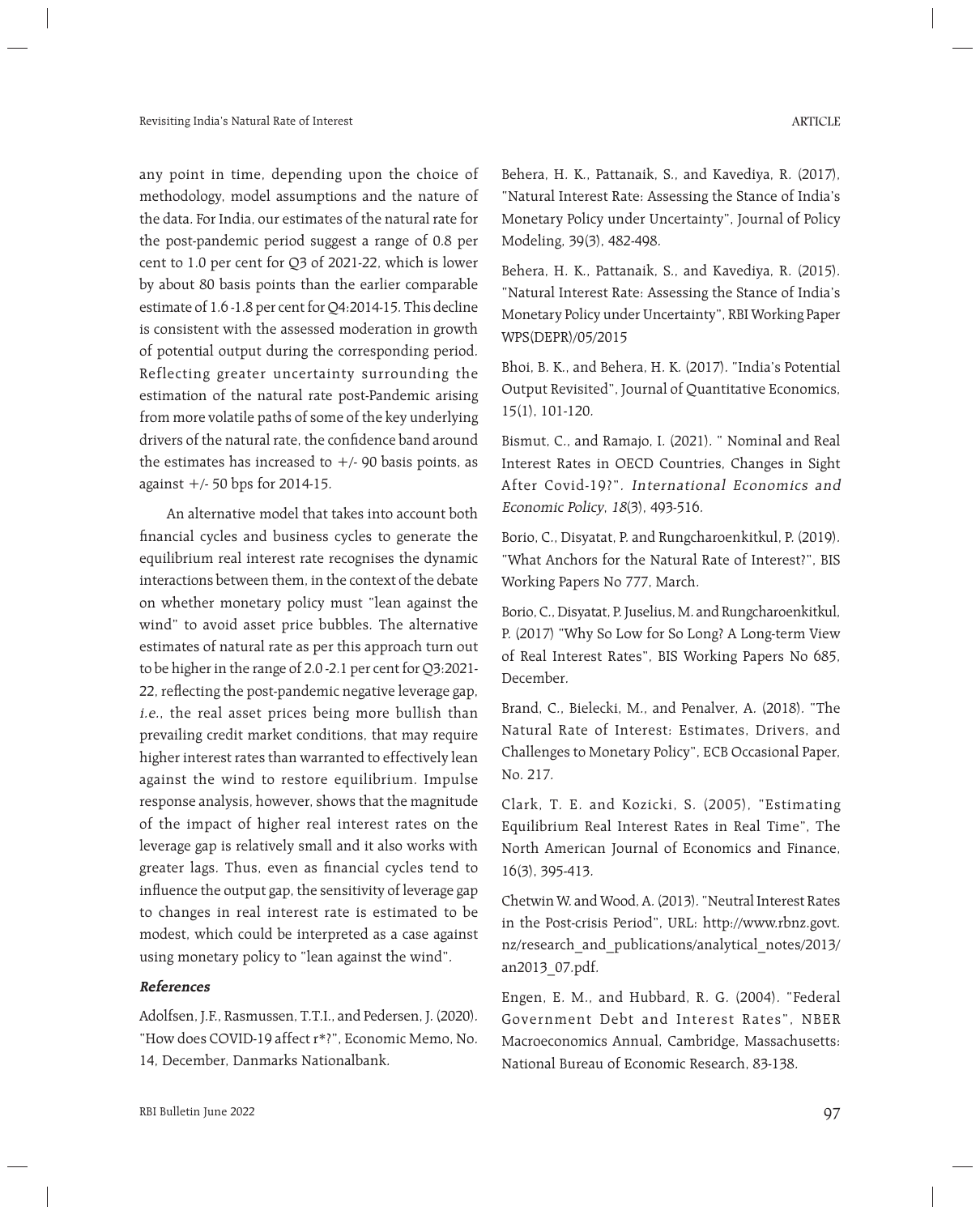Garrison, R.W. (2006). "Natural and Neutral Rates of Interest in Theory and Policy Formulation", Quarterly Journal of Austrian Economics, 9(4): 57-68.

Goy, G. and End, J.W. (2020). "The Impact of the COVID-19 Crisis on the Equilibrium Interest Rate", VoxEU, CEPR, April 20.

Goyal, A., and Arora, S. (2016). Estimating the Indian Natural Interest Rate: A Semi-structural Approach. Economic Modelling, 58, 141-153.

Grömling, M. (2021). COVID-19 and the Growth Potential. Intereconomics, 56(1), 45-49.

Hanson S.G. and Stein J.C. (2015). "Monetary Policy and Long-term Real Rates", Journal of Financial Economics, 115: 429-448

Holston, K., Laubach, T. and Williams, J. C. (2017), "Measuring the Natural Rate of Interest: International Trends and Determinants", Journal of International Economics, 108, S59-S75.

Ikeda, D. and Saito, M. (2014). "The Effects of Demographic Changes on the Real Interest Rate in Japan" Japan and the World Economy, November, 32: 37-48

International Monetary Fund (2015). Regional Economic Outlook: Asia and Pacific, April.

--- (2022). World Economic Outlook, Washington D.C., April.

Jordà, Ò., Singh, S. R., & Taylor, A. M. (2020). "The Long Economic Hangover of Pandemics", Finance & Development, 57(2), 12-15.

Juselius, M., Borio, C., Disyatat, P. and Drehmann, M. (2016). "Monetary Policy, the Financial Cycle and Ultralow Interest Rates", BIS Working Papers, No. 569.

Juselius, M. and Drehmann, M. (2015), "Leverage Dynamics and the Real Burden of Debt", BIS Working Papers, No. 501.

Kim, C. J., and Kim, J. (2018), "Trend- Cycle Decompositions of Real GDP Revisited: Classical and Bayesian Perspectives on an Unsolved Puzzle". Available at SSRN: http://dx.doi.org/10.2139/ssrn.2883438

Klose, J. (2020). Equilibrium Real Interest Rates for the BRICS Countries. The Journal of Economic Asymmetries, 21, e00155.

Laubach T., Williams J.C. (2003). "Measuring the Natural Rate of Interest", The Review of Economics and Statistics, 85(4): 1063-1070.

Lewis, K. F., and Vazquez-Grande, F. (2019). "Measuring the Natural Rate of Interest: A Note on Transitory Shocks", Journal of Applied Econometrics, 34(3), 425- 436.

Manasse, P., Roubini, N., Schimmelpfennig, A. (2003). "Predicting Sovereign Debt Crises", IMF Working Paper, No. 03/221.

Mendes, R.R. (2014). "The Neutral Rate of Interest in Canada", Bank of Canada Discussion Paper, September.

Me´sonnier J.S. and Renne J.P. (2007). "A Time-varying ''Natural'' Rate of Interest for the Euro area", European Economic Review, 51: 1768–1784.

Orphanides, A. (2019) "Monetary Policy Strategy and its Communication", Federal Reserve Bank of Kansas City 2019 Jackson Hole Economic Policy Symposium, Challenges for Monetary Policy, Jackson Hole, August 22-24.

Orphanides, A., and Williams, J. C. (2002). "Robust Monetary Policy Rules with Unknown Natural Rates", Brookings Papers on Economic Activity, 2002(2), 63-145.

Patra, M.D., Behera, H. and John, J. (2021). Is the Phillips Curve in India Dead, Inert and Stirring to Life or Alive and Well?. RBI Bulletin, November, 63-75.

Pattanaik, S., Muduli, S. and Ray, S. (2019). "Inflation Expectations of Households: Do They Influence Wage-Price Dynamics in India?", RBI Working Paper Series, No. 1, February.

Pescatori, A. and Turunen, J. (2016). "Lower for Longer: Neutral Rate in the U.S.", IMF Economic Review, 64, 708-731.